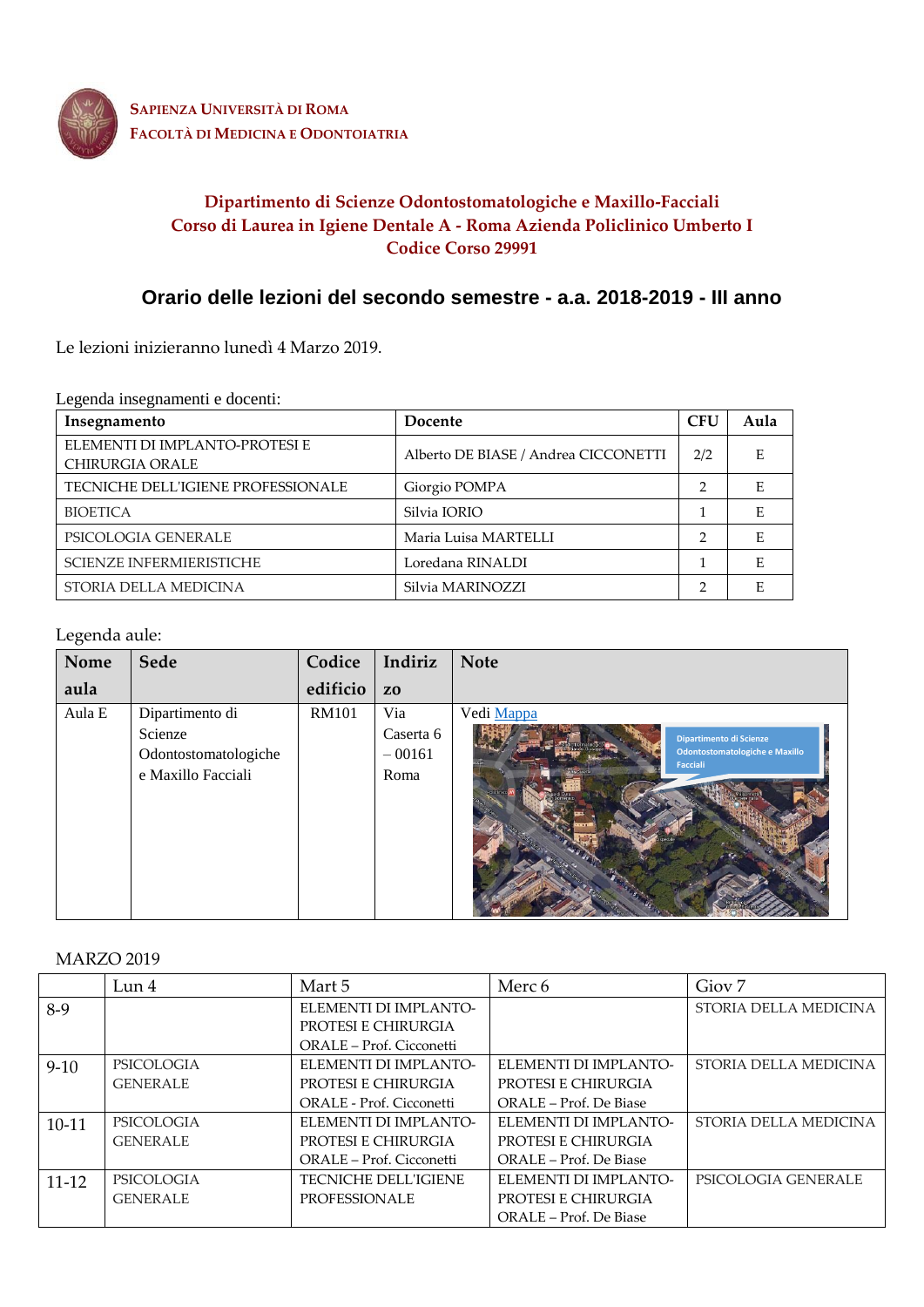| $12 - 13$ | <b>SCIENZE</b>          | <b>TECNICHE DELL'IGIENE</b> | STORIA DELLA MEDICINA | PSICOLOGIA GENERALE |
|-----------|-------------------------|-----------------------------|-----------------------|---------------------|
|           | <b>INFERMIERISTICHE</b> | PROFESSIONALE               |                       |                     |
| 13-14     | <b>SCIENZE</b>          | <b>TECNICHE DELL'IGIENE</b> | STORIA DELLA MEDICINA | PSICOLOGIA GENERALE |
|           | <b>INFERMIERISTICHE</b> | PROFESSIONALE               |                       |                     |
| $14 - 15$ |                         |                             | STORIA DELLA MEDICINA |                     |
| $15-16$   |                         |                             |                       |                     |
| 16-17     |                         |                             |                       |                     |
| 17-18     |                         |                             |                       |                     |

## MARZO 2019

|           | Lun 25                    | Mart 26                     | Merc 27                     | Giov <sub>28</sub>      |
|-----------|---------------------------|-----------------------------|-----------------------------|-------------------------|
| $8-9$     |                           | ELEMENTI DI IMPLANTO-       |                             | STORIA DELLA MEDICINA   |
|           |                           | PROTESI E CHIRURGIA         |                             |                         |
|           |                           | ORALE - Prof. Cicconetti    |                             |                         |
| $9-10$    | ELEMENTI DI               | ELEMENTI DI IMPLANTO-       | ELEMENTI DI IMPLANTO-       | STORIA DELLA MEDICINA   |
|           | <b>IMPLANTO-PROTESI E</b> | PROTESI E CHIRURGIA         | PROTESI E CHIRURGIA         |                         |
|           | CHIRURGIA ORALE -         | ORALE - Prof. Cicconetti    | ORALE – Prof. De Biase      |                         |
|           | Prof. De Biase            |                             |                             |                         |
| $10 - 11$ | <b>ELEMENTI DI</b>        | ELEMENTI DI IMPLANTO-       | ELEMENTI DI IMPLANTO-       | STORIA DELLA MEDICINA   |
|           | <b>IMPLANTO-PROTESI E</b> | PROTESI E CHIRURGIA         | PROTESI E CHIRURGIA         |                         |
|           | CHIRURGIA ORALE -         | ORALE - Prof. Cicconetti    | ORALE - Prof. De Biase      |                         |
|           | Prof. De Biase            |                             |                             |                         |
| $11 - 12$ | <b>ELEMENTI DI</b>        | <b>TECNICHE DELL'IGIENE</b> | ELEMENTI DI IMPLANTO-       | PSICOLOGIA GENERALE     |
|           | <b>IMPLANTO-PROTESI E</b> | PROFESSIONALE               | PROTESI E CHIRURGIA         |                         |
|           | CHIRURGIA ORALE -         |                             | ORALE - Prof. De Biase      |                         |
|           | Prof. De Biase            |                             |                             |                         |
| $12 - 13$ | <b>BIOETICA</b>           | <b>TECNICHE DELL'IGIENE</b> | <b>TECNICHE DELL'IGIENE</b> | PSICOLOGIA GENERALE     |
|           |                           | PROFESSIONALE               | <b>PROFESSIONALE</b>        |                         |
| 13-14     | <b>BIOETICA</b>           | TECNICHE DELL'IGIENE        | TECNICHE DELL'IGIENE        | PSICOLOGIA GENERALE     |
|           |                           | PROFESSIONALE               | <b>PROFESSIONALE</b>        |                         |
| 14-15     |                           | <b>SCIENZE</b>              | <b>TECNICHE DELL'IGIENE</b> | <b>SCIENZE</b>          |
|           |                           | <b>INFERMIERISTICHE</b>     | PROFESSIONALE               | <b>INFERMIERISTICHE</b> |
| $15-16$   |                           |                             |                             |                         |
| $16-17$   |                           |                             |                             |                         |
| 17-18     |                           |                             |                             |                         |

## APRILE 2019

|           | Lun <sub>1</sub>        | Mart 2                      | Merc 3                      | Giov <sub>4</sub>     |
|-----------|-------------------------|-----------------------------|-----------------------------|-----------------------|
| $8-9$     |                         | ELEMENTI DI IMPLANTO-       |                             | STORIA DELLA MEDICINA |
|           |                         | PROTESI E CHIRURGIA         |                             |                       |
|           |                         | ORALE - Prof. Cicconetti    |                             |                       |
| $9-10$    | PSICOLOGIA              | ELEMENTI DI IMPLANTO-       | ELEMENTI DI IMPLANTO-       | STORIA DELLA MEDICINA |
|           | <b>GENERALE</b>         | PROTESI E CHIRURGIA         | PROTESI E CHIRURGIA         |                       |
|           |                         | ORALE - Prof. Cicconetti    | ORALE - Prof. De Biase      |                       |
| $10 - 11$ | PSICOLOGIA              | ELEMENTI DI IMPLANTO-       | ELEMENTI DI IMPLANTO-       | STORIA DELLA MEDICINA |
|           | <b>GENERALE</b>         | PROTESI E CHIRURGIA         | PROTESI E CHIRURGIA         |                       |
|           |                         | ORALE - Prof. Cicconetti    | ORALE – Prof. De Biase      |                       |
| $11 - 12$ | PSICOLOGIA              | <b>TECNICHE DELL'IGIENE</b> | ELEMENTI DI IMPLANTO-       | PSICOLOGIA GENERALE   |
|           | <b>GENERALE</b>         | <b>PROFESSIONALE</b>        | PROTESI E CHIRURGIA         |                       |
|           |                         |                             | ORALE – Prof. De Biase      |                       |
| $12 - 13$ | <b>SCIENZE</b>          | <b>TECNICHE DELL'IGIENE</b> | <b>TECNICHE DELL'IGIENE</b> | PSICOLOGIA GENERALE   |
|           | <b>INFERMIERISTICHE</b> | <b>PROFESSIONALE</b>        | PROFESSIONALE               |                       |
| 13-14     | <b>SCIENZE</b>          | <b>TECNICHE DELL'IGIENE</b> | <b>TECNICHE DELL'IGIENE</b> | PSICOLOGIA GENERALE   |
|           | <b>INFERMIERISTICHE</b> | PROFESSIONALE               | PROFESSIONALE               |                       |
| 14-15     |                         |                             | <b>TECNICHE DELL'IGIENE</b> |                       |
|           |                         |                             | PROFESSIONALE               |                       |
| $15-16$   |                         |                             |                             |                       |
| $16-17$   |                         |                             |                             |                       |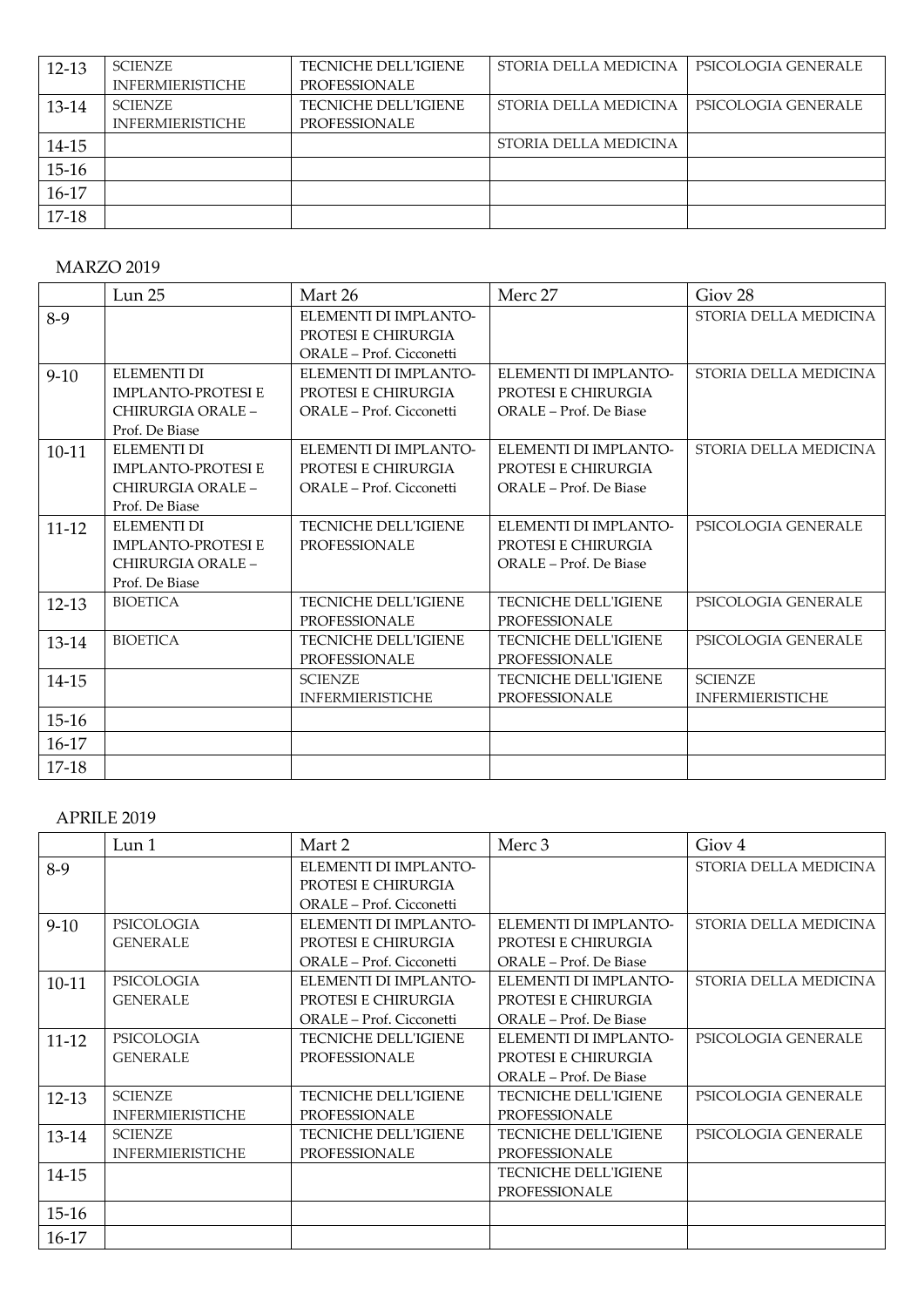| . |  |  |  |  |  |  |
|---|--|--|--|--|--|--|
|---|--|--|--|--|--|--|

#### APRILE/MAGGIO 2019

|           | Lun 29 | Mart 30                  | Merc 1 maggio | Giov <sub>2</sub>     |
|-----------|--------|--------------------------|---------------|-----------------------|
| $8-9$     |        | ELEMENTI DI IMPLANTO-    | <b>FESTA</b>  |                       |
|           |        | PROTESI E CHIRURGIA      |               |                       |
|           |        | ORALE - Prof. Cicconetti |               |                       |
| $9-10$    |        | ELEMENTI DI IMPLANTO-    |               | STORIA DELLA MEDICINA |
|           |        | PROTESI E CHIRURGIA      |               |                       |
|           |        | ORALE - Prof. Cicconetti |               |                       |
| $10 - 11$ |        | ELEMENTI DI IMPLANTO-    |               | STORIA DELLA MEDICINA |
|           |        | PROTESI E CHIRURGIA      |               |                       |
|           |        | ORALE – Prof. Cicconetti |               |                       |
| $11 - 12$ |        |                          |               | STORIA DELLA MEDICINA |
| $12 - 13$ |        |                          |               | <b>BIOETICA</b>       |
| 13-14     |        |                          |               | <b>BIOETICA</b>       |
| 14-15     |        |                          |               | <b>BIOETICA</b>       |
| $15 - 16$ |        |                          |               |                       |
| $16-17$   |        |                          |               |                       |
| $17-18$   |        |                          |               |                       |

## MAGGIO 2019

|           | Lun 20          | Mart 21                  | Merc 22                | Giov <sub>23</sub>       |
|-----------|-----------------|--------------------------|------------------------|--------------------------|
| $8-9$     |                 | ELEMENTI DI IMPLANTO-    |                        | ELEMENTI DI IMPLANTO-    |
|           |                 | PROTESI E CHIRURGIA      |                        | PROTESI E CHIRURGIA      |
|           |                 | ORALE – Prof. Cicconetti |                        | ORALE – Prof. Cicconetti |
| $9-10$    | <b>BIOETICA</b> | ELEMENTI DI IMPLANTO-    | ELEMENTI DI IMPLANTO-  | ELEMENTI DI IMPLANTO-    |
|           |                 | PROTESI E CHIRURGIA      | PROTESI E CHIRURGIA    | PROTESI E CHIRURGIA      |
|           |                 | ORALE - Prof. Cicconetti | ORALE – Prof. De Biase | ORALE – Prof. Cicconetti |
| 10-11     | <b>BIOETICA</b> | ELEMENTI DI IMPLANTO-    | ELEMENTI DI IMPLANTO-  | ELEMENTI DI IMPLANTO-    |
|           |                 | PROTESI E CHIRURGIA      | PROTESI E CHIRURGIA    | PROTESI E CHIRURGIA      |
|           |                 | ORALE - Prof. Cicconetti | ORALE – Prof. De Biase | ORALE – Prof. Cicconetti |
| $11 - 12$ | PSICOLOGIA      | <b>SCIENZE</b>           | ELEMENTI DI IMPLANTO-  | <b>SCIENZE</b>           |
|           | <b>GENERALE</b> | <b>INFERMIERISTICHE</b>  | PROTESI E CHIRURGIA    | <b>INFERMIERISTICHE</b>  |
|           |                 |                          | ORALE – Prof. De Biase |                          |
| 12-13     | PSICOLOGIA      | <b>SCIENZE</b>           | STORIA DELLA MEDICINA  | <b>SCIENZE</b>           |
|           | <b>GENERALE</b> | <b>INFERMIERISTICHE</b>  |                        | <b>INFERMIERISTICHE</b>  |
| 13-14     | PSICOLOGIA      |                          | STORIA DELLA MEDICINA  |                          |
|           | <b>GENERALE</b> |                          |                        |                          |
| 14-15     |                 |                          |                        |                          |
| $15-16$   |                 |                          |                        |                          |
| 16-17     |                 |                          |                        |                          |
| 17-18     |                 |                          |                        |                          |

## MAGGIO 2019

|           | Lun 27                    | Mart 28                  | Merc 29                | Giov <sub>30</sub>    |
|-----------|---------------------------|--------------------------|------------------------|-----------------------|
| $8-9$     |                           | ELEMENTI DI IMPLANTO-    |                        |                       |
|           |                           | PROTESI E CHIRURGIA      |                        |                       |
|           |                           | ORALE – Prof. Cicconetti |                        |                       |
| $9-10$    | ELEMENTI DI               | ELEMENTI DI IMPLANTO-    | ELEMENTI DI IMPLANTO-  | STORIA DELLA MEDICINA |
|           | <b>IMPLANTO-PROTESI E</b> | PROTESI E CHIRURGIA      | PROTESI E CHIRURGIA    |                       |
|           | CHIRURGIA ORALE -         | ORALE – Prof. Cicconetti | ORALE – Prof. De Biase |                       |
|           | Prof. De Biase            |                          |                        |                       |
| $10 - 11$ | ELEMENTI DI               |                          | ELEMENTI DI IMPLANTO-  | STORIA DELLA MEDICINA |
|           | <b>IMPLANTO-PROTESI E</b> |                          | PROTESI E CHIRURGIA    |                       |
|           |                           |                          | ORALE – Prof. De Biase |                       |